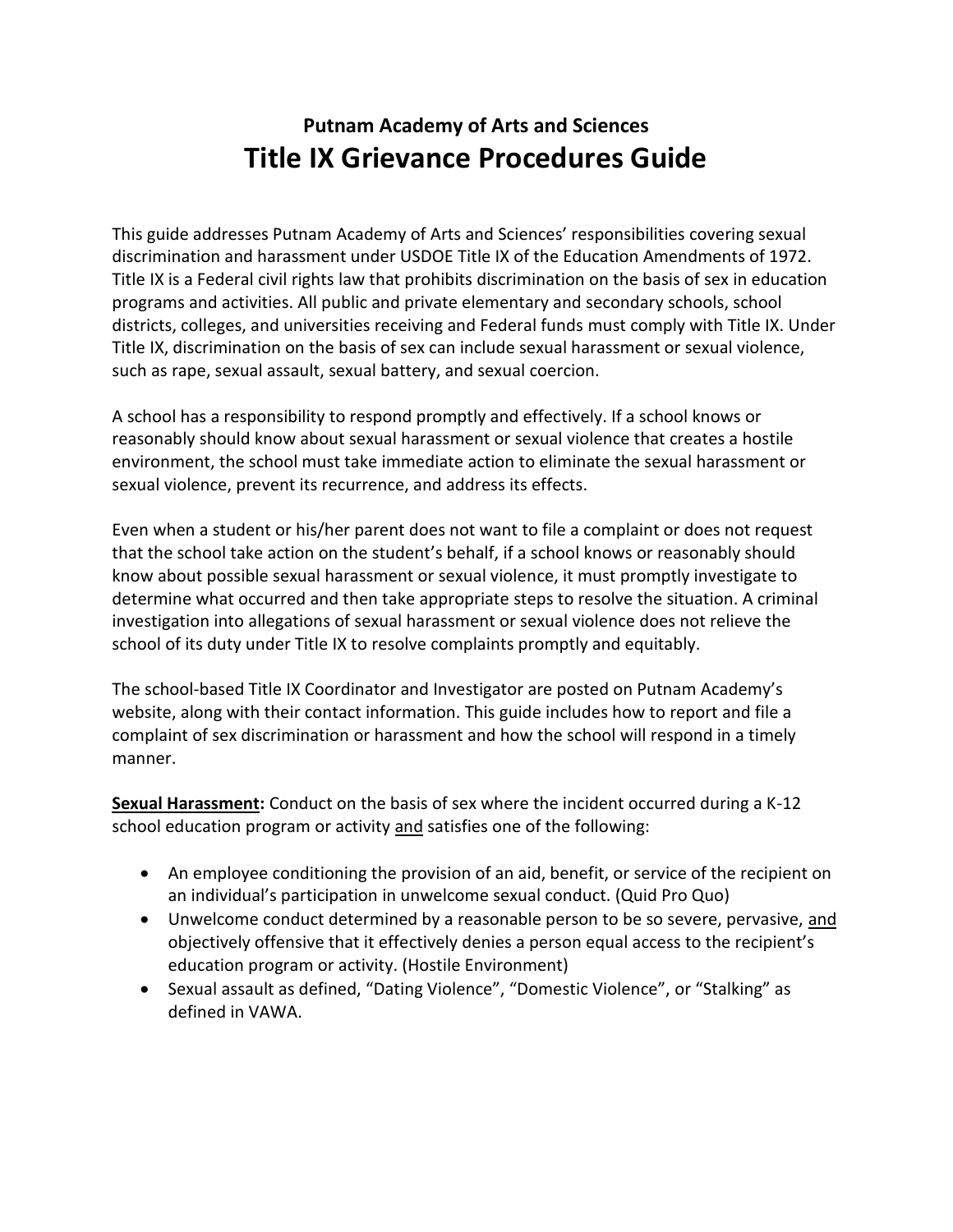The act must have occurred during an education program or activity in the United States. An education program or activity includes locations, events, or circumstances over which a school exercised substantial control over the alleged perpetrator and the context in which the sexual harassment occurred. Depending on the circumstances, it may cover incidents that occur off school property or online (e.g. – field trip or school digital platform).

### **Reporting**

It is imperative that all employees know that they are required to report any allegations of sexual harassment as a mandatory reporter. By reporting an allegation to the Title IX Coordinator, employees are protected from legal and disciplinary actions. Reporting an act of sex discrimination or harassment is when a complainant or any employee of a primary or secondary school gives notice or allegations of an alleged act of sex discrimination or harassment they witnessed or have knowledge of. This constitutes actual knowledge of a school. A report from anyone of an alleged act to a Title IX Coordinator is always sufficient to put a school on notice of an allegation of sexual harassment.

Actual knowledge is met when any employee:

- Witnesses the conduct.
- Hears about the conduct from the alleged victim or anyone else (e.g. parent, friend, peer, anonymous reporter).
- Receives a written report of the conduct from the alleged victim or anyone else.

Reported allegations will promptly begin a grievance process in a manner that is not deliberately indifferent.

Title IX Coordinator will:

- Offer supportive measures to the alleged victim.
- Follow a grievance process that includes consulting the alleged victim on the grievance procedures and process on how to file a formal complaint and how the school will respond.
- Not continue with the grievance process in the absence of a formal complaint.

When reporting under Title IX, reporting sexual harassment is distinct and separate from reporting sexual assault to law enforcement.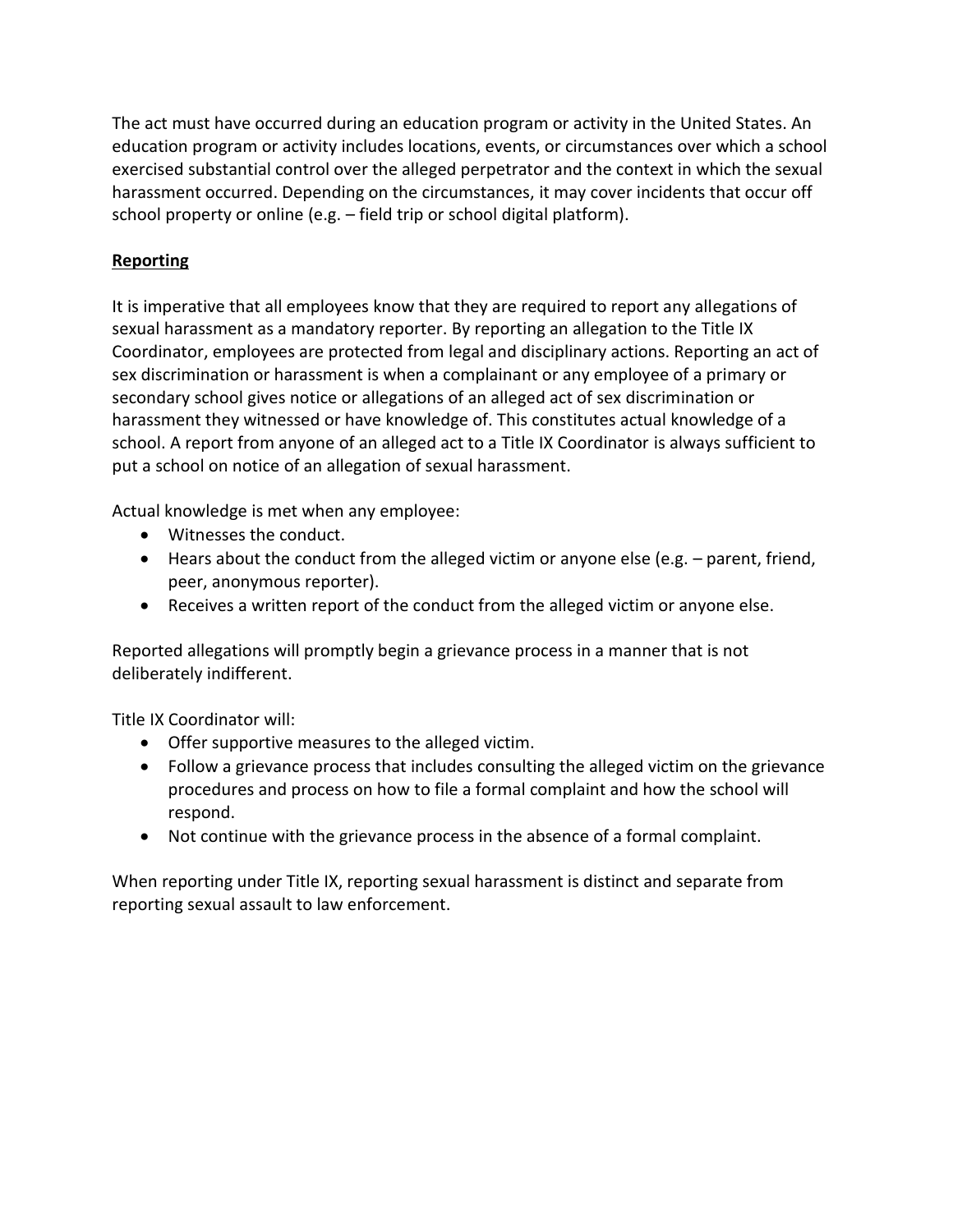# **GRIEVANCE PROCESS**

#### **Initial Response from a Report**

The discussion of an alleged offense to the school level Title IX Coordinator initiates a report. A report is a written statement describing events that took place which include the allegation of sexual harassment or discrimination. At that time the Coordinator will follow specific protocol:

- Promptly contact the complainant to discuss the availability of supportive measures (MUST be offered to respondent once a formal complaint is filed):
	- $\triangleright$  Counseling
	- $\triangleright$  Extensions of Deadlines or Other Course-related Adjustments
	- $\triangleright$  Modifications of Class Schedules
	- $\triangleright$  School Escort Services
	- Mutual Restrictions on Contact Between the Parties
	- $\triangleright$  Leaves of Absences
	- $\triangleright$  Increased Security
	- $\triangleright$  Monitoring of Certain Areas of the School Grounds

#### **Filing a Formal Complaint**

Filing a formal complaint means a signed document has been filed with the school by a complainant, his/her parents or guardians, or by the Title IX Coordinator, which describes the alleged sexual discrimination or harassment of a respondent and requests an investigation of the allegation. Under the Title IX Regulations, at the time of filing a formal complaint, a complainant must be participating in or attempting to participate in the education program or activity of the recipient with which the formal complaint is filed.

Putnam Academy will investigate and adjudicate formal complaints of sexual harassment using a grievance process that must:

- Give all parties written notice of the allegations, an opportunity to select an advisor, and an equal opportunity to submit and review evidence throughout the investigation. Both parties cannot be restricted to discuss the allegations under investigation.
- Inform the parties of provisions in the Code of Conduct that prohibits knowingly making false statements or knowingly submitting false information during the grievance process.
- Designate reasonably prompt timeframes:
	- $\triangleright$  For when the school will conduct a full investigation of the complaint.
	- $\triangleright$  When the parties will be notified of the outcome.
	- $\triangleright$  When parties may file an appeal, if applicable.
- Provide parties at least 10 days to inspect, review, and respond to all evidence directly related to the allegations prior to the completion of the investigative report.
- Utilize trained Title IX personnel to objectively investigate all reports of sexual harassment.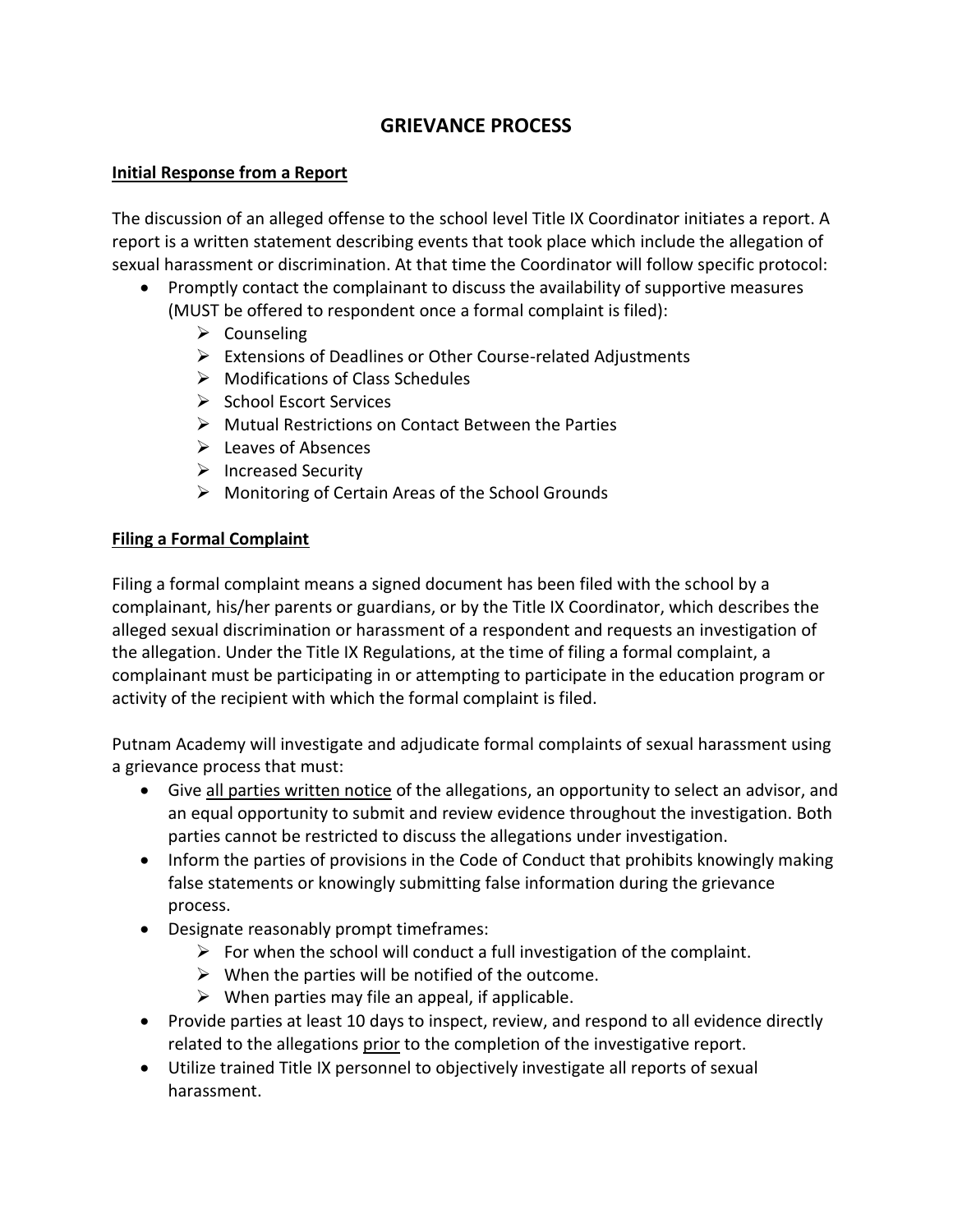- Create an investigative report that summarizes the relevant evidence.
- Provide parties at least 10 days to review and provide a written response to the finalized investigative report.
- Putnam Academy will not provide a live hearing. (K-12 educational institutions need not hold a hearing but must provide the parties the opportunity to submit written questions to be answered by the opposite party.)
- Apply a presumption of innocence on the respondent during the grievance process, and utilize **either** a preponderance of the evidence or a clear convincing evidence standard in making findings. The institution must use the same standard for all formal complaints of sexual harassment.
- Keep the burden of proof and the burden of gathering evidence on the institution, not the parties.
- The Investigator is a different person that the final Decision Maker in a formal complaint.
- Prohibit any inappropriate questioning about prior sexual history and protect the privacy of a party's medical, psychological, or similar treatment records.
- The school will provide a written determination with an analysis as to how the conclusion was reached to both parties and advisors using a preponderance of the evidence.
- Offer an opportunity to appeal a final determination. An appeal can be filed on the following bases: 1) procedural irregularity, 2) newly discovered evidence, and/or 3) bias of the Title IX personnel who affected or could affect the outcome of the matter. A covered entity may also add other rights to appeal, so long as the other bases are available to all parties.
- Provide protection from retaliation for any individual who participates in a Title IX grievance process.

### **Investigation**

The Investigator cannot be the Decision Maker or have any conflict of interest with either the complainant or accused or their advisors. The Investigator will lead the investigation after the formal complaint is in place and written notice is given to the involved individuals and their parents or guardians. Written notice will include:

- Written notice of sexual harassment allegations in sufficient detail by including the identities of the involved individuals, the conduct alleged, and the date and location of the incident (if known).
- Putnam Academy Title IX Grievance Policy.
- Required Notification, which includes, but is not limited to, the following information (see form provided in attachments):
	- $\triangleright$  Statement that the alleged perpetrator is presumed not responsible for the alleged conduct and that a determination regarding responsibility is made at the conclusion of the grievance process.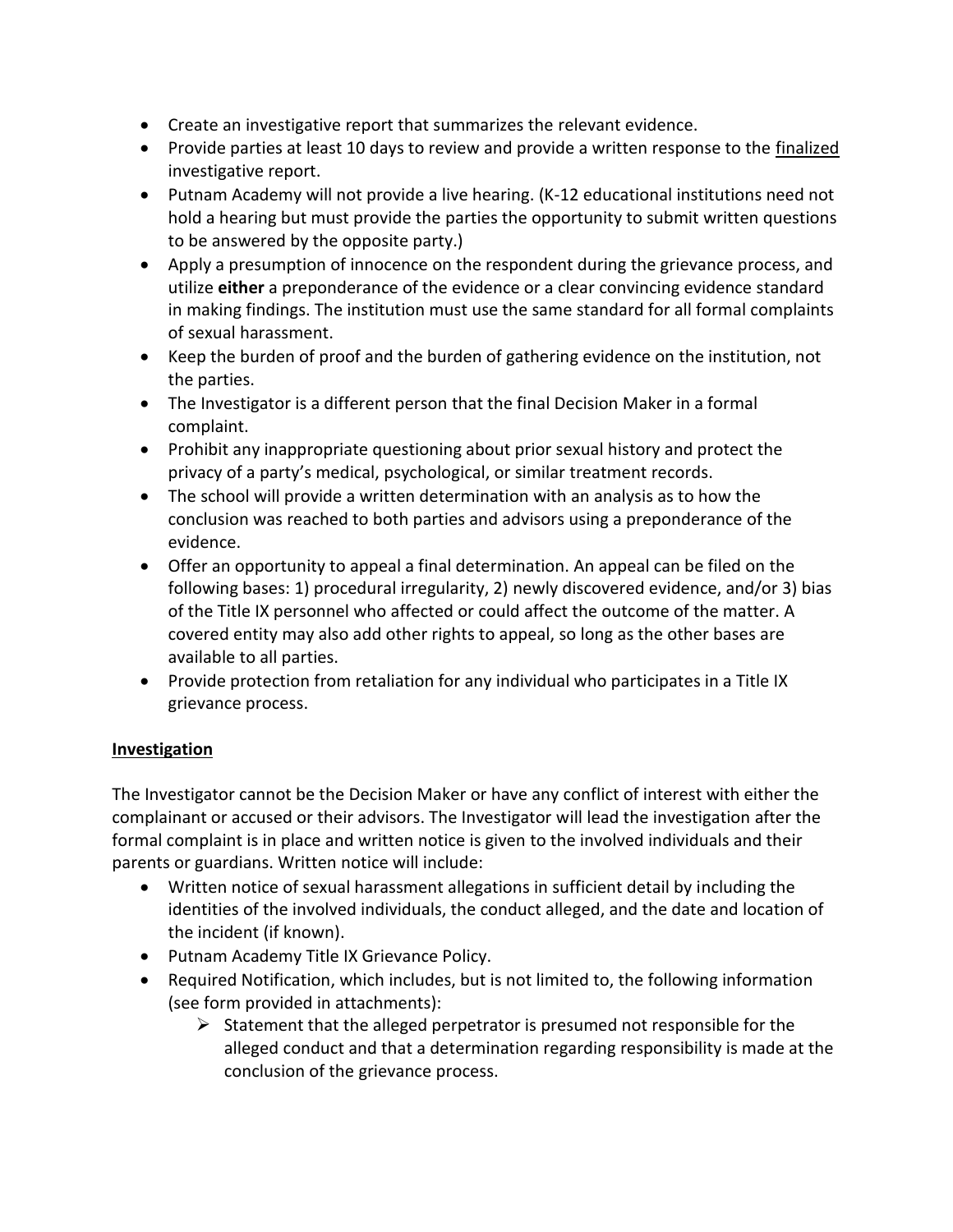- $\triangleright$  Statement that no disciplinary action may be taken against an alleged perpetrator until after the grievance process is carried out.
- $\triangleright$  Notification that involved individuals are prohibited from knowingly making false statements or knowingly submitting false reports.
- $\triangleright$  Notification that involved individuals may have an advisor of their choice and review evidence.
- $\triangleright$  Provide access to the Putnam Academy Title IX Grievance Policy.

The Investigator will gather evidence from eyewitness accounts of the event or of first account information revealed after the fact. The evidence received through interviews will be in the form of written questions and answers. The Investigator will review evidence and prepare an investigative report, which will then be reviewed by the involved individuals and their parents. They will have the opportunity to respond to the report. The report, along with the involved individuals' responses, will then be forwarded to the Decision Maker.

The Investigator will use the Putnam Academy Title IX Checklist to guide them through the investigative process.

## **Provisions of Denial**

Under Title IX regulations, the recipient must begin an investigation of the allegations once a formal complaint has been made.

- If no sexual discrimination or sexual harassment took place under an educational program of that institution, then the allegations under Title IX must be dismissed. Such a dismissal does not preclude action under another provision of the recipient's Code of Conduct.
- Denial may be considered if at any time during the investigation:
	- $\triangleright$  A complainant notifies the Title IX Coordinator in writing that the complainant would like to withdraw the formal complaint or allegations therein.
	- $\triangleright$  The respondent is no longer enrolled or employed by the recipient.
	- $\triangleright$  Specific circumstances prevent the recipient from gathering evidence sufficient to reach a determination as to the formal complaint or allegations therein.

## **Informal Resolution Options**

An educational institution may, in its discretion, choose to offer and facilitate resolution options, such as mediation or restorative justice, in any formal investigation with the parties' voluntary, informed, written consent. Waiver of the right to a formal investigation or adjudication of a formal complaint of sexual harassment as a condition of enrollment or continuing enrollment, or employment or continuing employment, or enjoyment of any other right, is prohibited. Informal resolution is not available to resolve allegations where an employee sexually harassed a student.